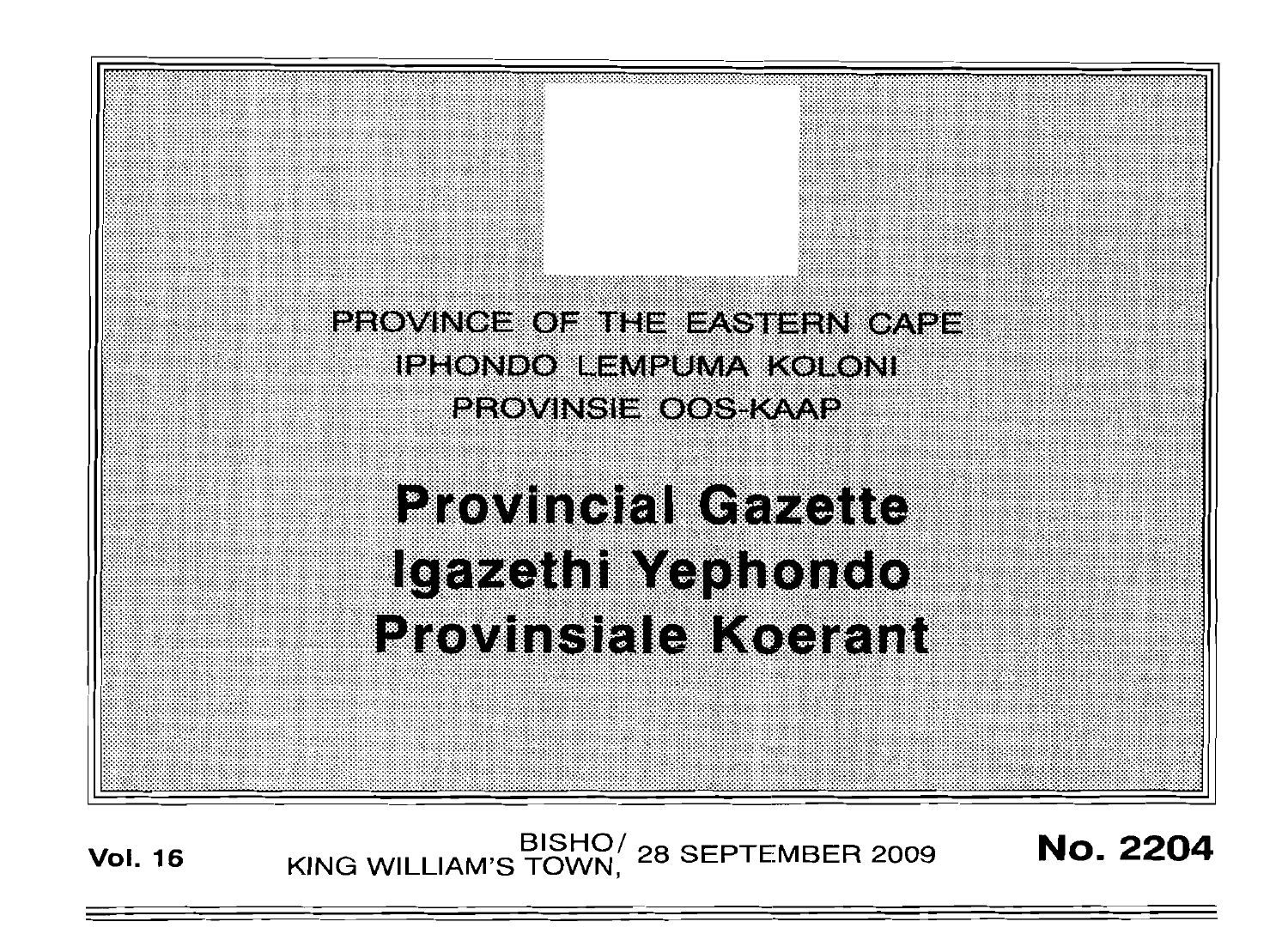No.

# **CONTENTS**

**GENERAL NOTICES** *Page Gazette* No. No. 337 Removal of Restrictions Act (84/1967): Nelson Mandela Bay Municipality: Removal of conditions: Portion 6, farm Florida No. 321 . Wet op Opheffing van Beperkings (84/1967): Nelson Mandelabaai Munisipaliteit: Opheffing van voorwaardes: Gedeelte 6, plaas Florida No. 321 . 338 Removal of Restrictions Act (84/1967): Nelson Mandela Bay Municipality: Removal of conditions: Erven 146, 147 and 148, Summerstrand . Wet op Opheffing van Beperkings (84/1967): Nelson Mandelabaai Munisipaliteit: Opheffing van voorwaardes: Erwe 146, 147 en 148, Somerstrand . 3 3 3 4 2204 2204 2204 2204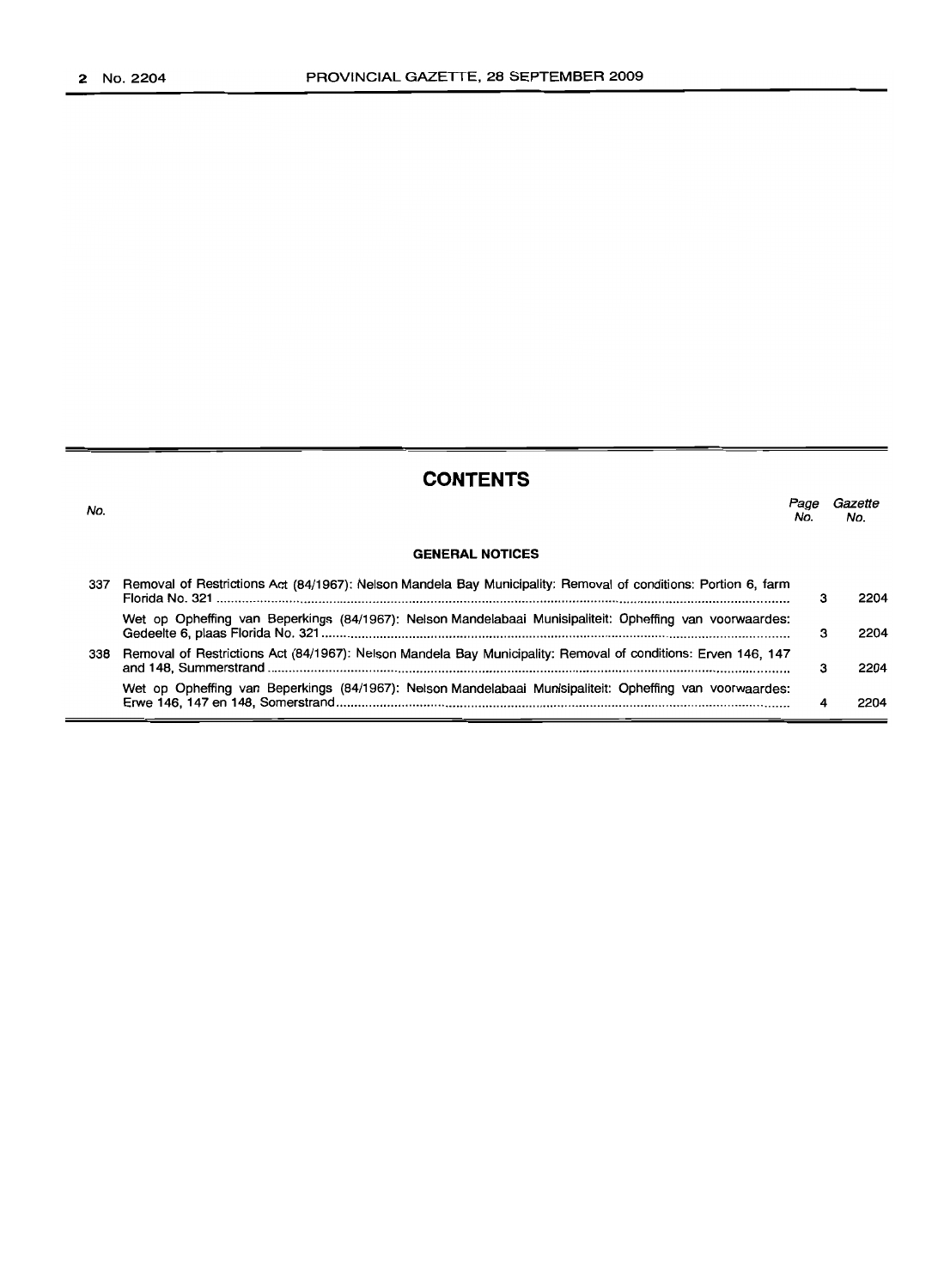# GENERAL NOTICES

# No. 337

### NELSON MANDELA BAY MUNICIPALITY

REMOVAL OF RESTRICTIONS ACT, 1967 (ACT 84 OF 1967)

#### PORTION 6 (PORTION OF PORTION 1) OF THE FARM FLORIDA No. 321 (CF62/00321 P6) (02130135) (DO)

Notice is hereby given in terms of section 3 (6) of the above Act that the undermentioned application has been received and is open to inspection at Room 4178. Fourth Floor, Office for Housing and Local Government: Eastern Cape, Tyamzashe Building, Civic Square, Bisho, and at the office of the Nelson Mandela Bay Municipality, 76 Cuyler Street, Uitenhage.

Any objections, with full reasons therefor, should be lodged in writing with the Municipal Manager, PO Box 116, Port Elizabeth, 6000 on or before 22 June 2009, quoting the above act and the objector's erf number.

Applicant: W S Conradie and Conradie.

Nature of application: Removal of title conditions applicable to Portion 6 (portion ot Portion 1) of the Farm Florida No. 321, to permit a residential development with business sites on the said property.

Ref: 162-18 May 2009

#### J G RICHARDS, Municipal Manager

DO/LK (REF-162)

#### NELSON MANDELABAAI MUNISIPALITEIT

**•**

WET OP OPHEFFING VAN BEPERKINGS, 1967 (WET 84 VAN 1967)

#### GEDEELTE 6 (GEDEELTE VAN GEDEELTE 1) VAN DIE PLAAS FLORIDA No. 321 (CF62/00321P6) (02130135) (DO)

Kennis word gegee kragtens artikel 3 (6) van bogemelde Wet dat onderstaande aansoek ontvang is en ter insae Iê by Kamer 4178, Vierde Verdieping, Kantoor vir Behuising en Plaaslike Regering: Oos-Kaap, Tyamzashe-gebou, Civic Square, Bisho en in die kantoor van die Nelson Mandelabaai Munisipaliteit, Cuylerstraat 76, Uitenhage.

Enige besware, volledig gemotiveer, moet nie later nie as 22 Junie 2009 skriftelik by die Munisipale Bestuurder, Posbus 116, Port Elizabeth, 6000, ingedien word, met vermelding van bogenoemde Wet en die beswaarmaker se erfnommer.

Aansoeker: W S Conradie en Conradie.

Aard van aansoek: Die opheffing van die titelvoorwaardes van toepassing op Gedeelte 6 (gedeele van Gedeelte 1) van die plaas Florida No. 321 ten einde 'n residensiele ontwikkeling met besigheidspersele op genoemde eiendom op te rig.

Verw: 162-18 Mei 2009

#### J G RICHARDS, Munisipale Bestuurder

DO/LK (REF-162)

## No. 338

#### NELSON MANDELA BAY MUNICIPALITY

REMOVAL OF RESTRICTIONS ACT, 1967 (ACT 84 OF 1967)

#### ERVEN 146, 147 AND 148, SUMMERSTRAND (3, 5 AND 7 NINTH AVENUE) (CF23/00146) (02130135)

Notice is hereby given in terms of section 3 (6) of the above Act that the undermentioned application has been received and is open to inspection at Room 4178, Fourth Floor, Office for Housing and Local Government: Eastern Cape, Tyamzashe Building, Civic Square, Bisho, and at the office of the Nelson Mandela Bay Municipality, Second Floor, Brister House, Govan Mbeki Avenue, Port Elizabeth.

Any objections, with full reasons therefor, should be lodged in writing with the Municipal Manager, PO Box 116, Port Elizabeth, 6000 on or before 19 October 2009, quoting the above act and the objector's erf number.

Applicant: Pagdens Attorneys, on behalf of Alcari 710 CC and Meiring Property Trust No. 1, the registered owners of the subject properties.

Nature of application: Removal of title conditions applicable to Erven 146, 147 and 148, Summerstrand, to permit the properties to be developed as a Sectional Title Complex.

Ref: 287-15 September 2009

#### J G RICHARDS, Municipal Manager